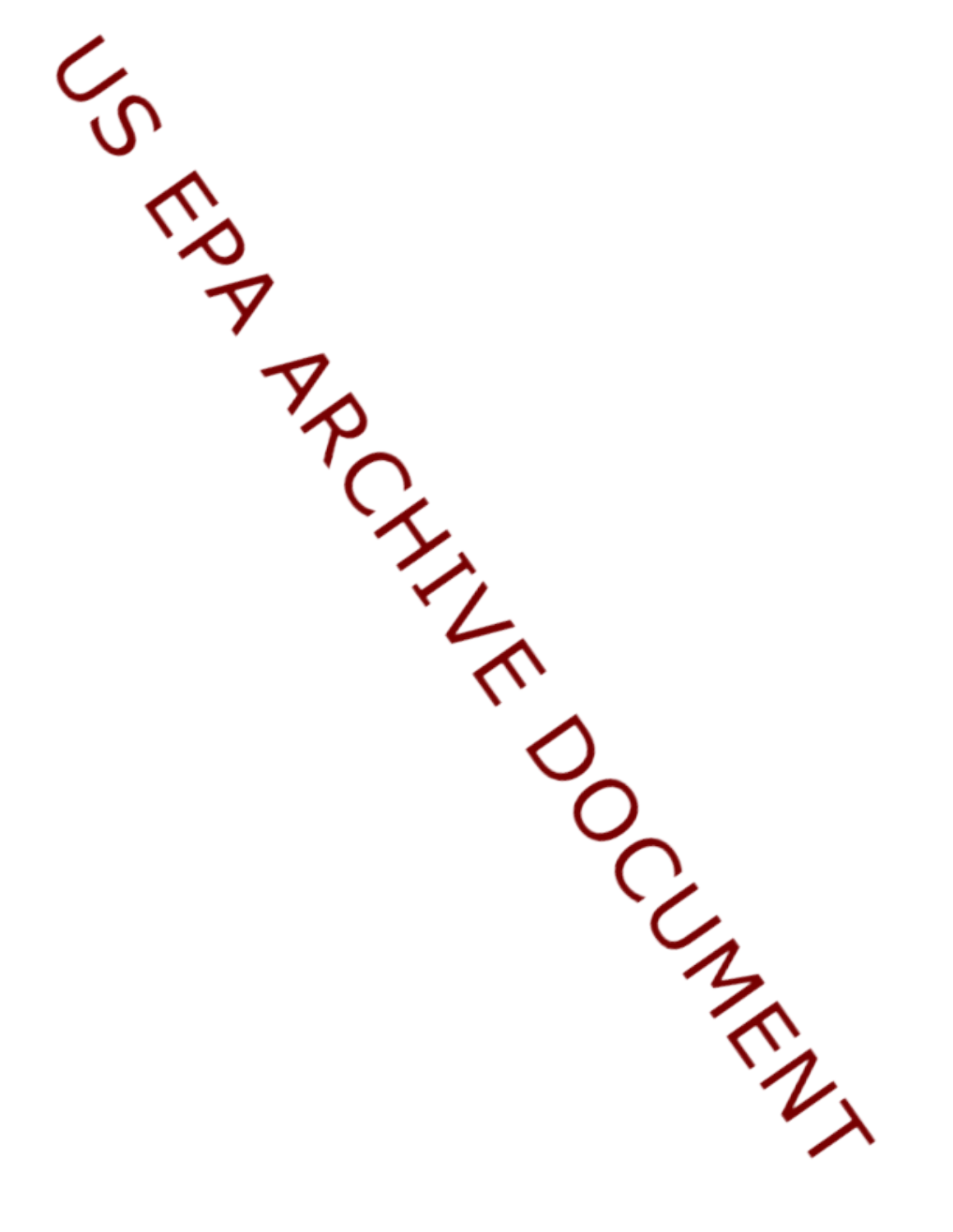Residents often have unique, firsthand knowledge about local resources and environmental threats. By making their involvement easier, the Agency can gather information available only from these sources, and by doing so, improve the quality of the overall decision-making process.

### What to Consider about Offering Assistance

It is important for EPA to provide a sound understanding of the issues and choices it is considering. Citizens who want to participate in EPA decision making may need substantial technical and/or financial assistance to do so. Understanding the needs of potential stakeholders is the first step in considering whether to provide assistance.

Researching historic environmental and political decisions in a given community can help lead you to existing groups and individuals. By listening to these parties, you can usually learn about their ability to engage in your particular program's decision and their understanding of the:

- Issues
- Scientific and technical information
- Risks and all costs of any choices
- Legal and procedural constraints
- Overall decision-making process
- Capacity to engage in your program's decision- making process

The Website for the "Internet Dialogue on Public Involvement in EPA Decisions" is http://www.network-democracy.org/epa-pip

> The next step is to understand what assistance choices are fitting and available. Talk to colleagues within EPA about the many sources of information on technical and financial assistance (See Additional Resources). Involvement and outreach specialists have often worked with affected groups and individuals, and they are a valuable resource.

> "Technical aid is not just necessary to help communities understand the risks that a CERCLA site or a polluting facility creates – it's also necessary to help folks translate what they know, because they live near the facility, into technical issues. The type of smells, the timing of odors, the occurrence of disease, or simply nose, throat, or lung irritation—all of that can translate into important technical information about a facility's operations and the risks that it creates for a community."

Alma Lowry, The Public Interest Law Firm at Syracuse University College of Law Dialogue on Public Involvement in EPA Decisions

# More Information about the Policy

Copies of the Policy and the Framework for implementing it are available at http://www.epa.gov/publicinvolvement/policy2003/ policy2003.pdf and http://www.epa.gov/publicinvolvement/policy2003/ framework.pdf

- Lack of time to review data
- Distrust of public officials
- Lack of access to information
- Lack of knowledge about both scientific methods and Policy choices and processes

EPA's Response to Comments on the Draft 2000 Public Involvement Policy is available at http://www.epa.gov/public involvement/policy2003/response.pdf

How to Provide Technical and Financial Assistance for Public Involvement

> Involvement brings the pieces together





Step 3: Consider Providing Technical or Financial Assistance to Support Public Involvement

#### Goal:

- To help affected groups and individuals who may not have adequate resources to participate effectively

The U.S. Environmental Protection Agency (EPA) issued its revised Public Involvement Policy in June 2003. The Policy's overall goal is for excellent public involvement to become an integral part of EPA's culture, thus supporting more effective Agency decisions and actions.

The Policy provides guidance to EPA managers and staff on how you can better involve the public in the Agency's decisions. The Policy outlines seven steps to effective involvement. This brochure (one in a series) offers suggestions to help you "get started" when considering technical and financial assistance for public involvement.

### Why Provide Public Involvement Assistance?

Technical and financial assistance help communities navigate complex scientific issues, data and documents.

Such assistance also helps groups and communities decide if a proposed solution fits their understanding of protective enough. They may not agree with EPA's definition of "acceptable risk."

Many individual stakeholders cannot effectively take part in a dialogue about difficult environmental decisions because they do not have enough suitable and timely technical or financial assistance or personal time to research the issues, understand the effects and results of possible decisions, and feel comfortable expressing their opinions in a public forum.

Although well-established groups may exist in a given community, they often face several obstacles to taking part in environmental decisions:

EPA 233-F-03-007





United States Environmental Protection Agency National Center for Environmental Innovation Public Involvement Staff 1200 Pennsylvania Avenue, NW 1807T Washington, DC 20460